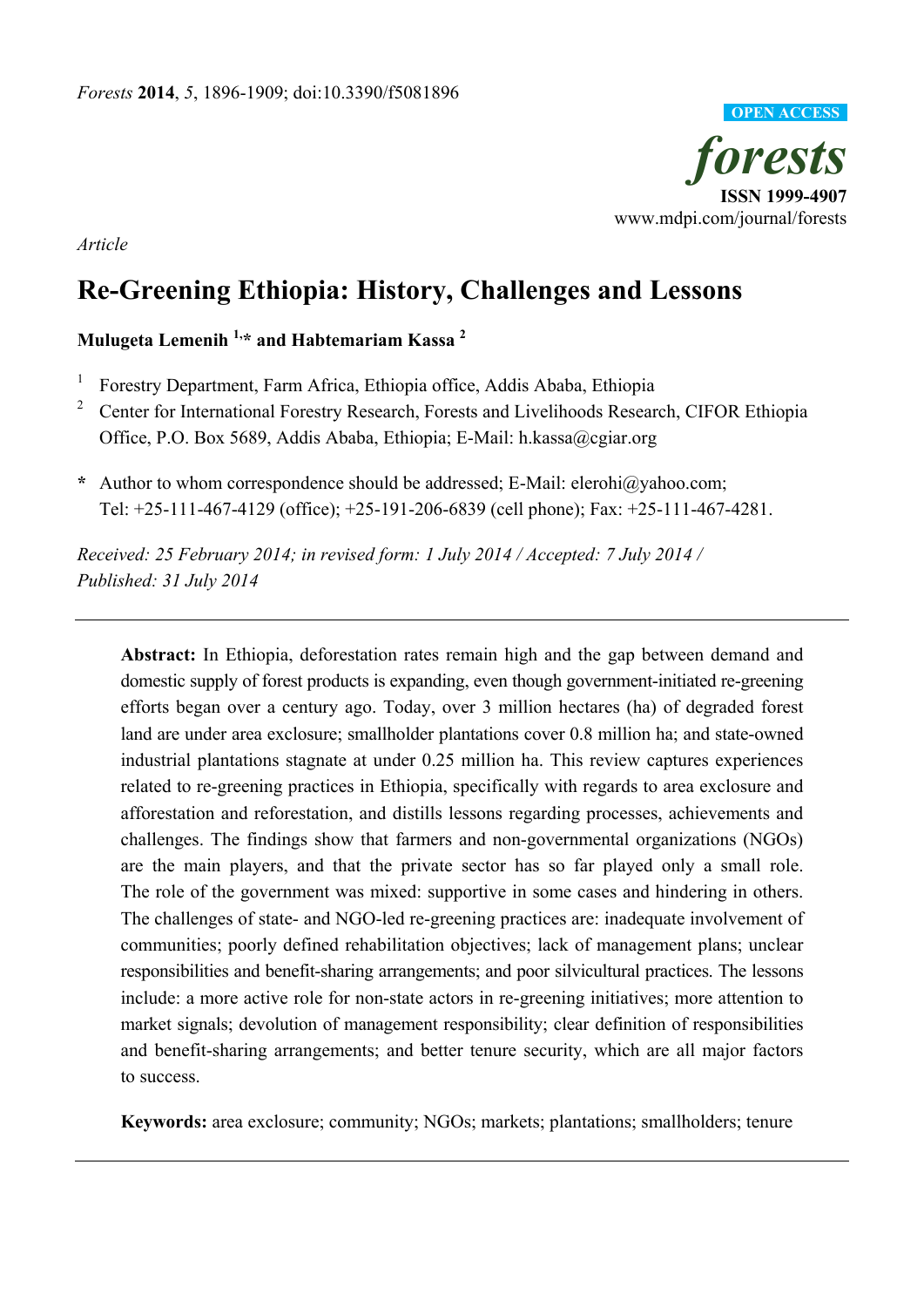## **1. Introduction**

Large areas of the world's forests have been lost or degraded, and the problem continues unabated. According to the Food and Agriculture Organization of the United Nations (FAO), around 13 million hectares (ha) of forest were converted to other uses or lost through natural causes each year between 2000 and 2010 compared to 16 million ha per year in the 1990s [1] though marked variations are observed across regions. Due to natural expansion and plantations, the annual net forest loss remains at about 5.2 million ha. The overall effect of such a loss and widespread forest degradation is a decline in environmental goods and services, including climate stabilization and loss of biodiversity and reduction in human well-being in general [2]. The fragile state of most tropical forests and the implications of forest degradation and deforestation are widely acknowledged and have been subject of discussion for several decades. Though not adequate to reverse the trend at a global level, various measures are being taken, including restoration and rehabilitation of degraded forest lands. South East Asian countries, notably China and Vietnam, have made significant gains in tree planting initiatives and reduced forest losses. Asia and South America account for 91% of the 4.5 million ha of annually planted area globally. In Africa, plantations are expanding, but at a much lower rate. Between 1990 and 2000, the area of forest plantation in Africa increased by less than 5%, while in Asia it grew by about 20%—from 45 million ha to 60 million ha [3]. In these Asian countries, the state is moving away from forest protection towards creating an enabling environment for non-state actors to play the lead role in plantation forestry [4]. In Africa, studies about forest rehabilitation efforts are scant.

Recently, Ethiopia has begun taking measures to rehabilitate degraded forests and forest lands. Deforestation is severe and has a long history in Ethiopia, especially in the central and northern highlands where subsistence farming and settlements have been changing landscapes for millennia. Most of the remaining natural high forests of the country are found in the southwest, which was remote and inaccessible until recently. Up to the beginning of the 20th century, people and political capitals tackled scarcity of forest products, notably wood, by moving close to forested landscapes [5]. However, in the 1890s, an alternative approach involving re-greening through reforestation and afforestation (RA) was promoted by the emperor of Ethiopia, Menilik-II [5]. This marks the first formal re-greening [6] attempt by the government in the history of Ethiopia.

A number of other factors also justify the need for re-greening in Ethiopia. The country is home to more than 90 million people. Over 90% of the population's energy requirement is obtained mainly from biomass [7]. Unsustainable harvest from natural forests and woodlands has reduced the supply of woody biomass, further widening the gap between supply and demand. The low level of industrial wood supply from in-country production is compensated by a large volume of imports. For instance, in 2010/11 Ethiopian Fiscal Year (that begins on July 7 2010 and ends on July 6 2011), the import bill for wood products reached [8] Birr 1.8 Billion (US\$ 115 million), creating an additional challenge for a country struggling to increase its foreign currency earnings.

There is a growing recognition that deforestation and forest degradation should be reduced. In its strategy document of December 2011, the Government of Ethiopia (GoE) identified the forestry sector as one of the pillars of the green economy that the country is planning to build by 2030 [7]. The government also set the following major targets for the forestry sector: afforestation on 2 million ha, reforestation on 1 million ha and improved management of 3 million ha of natural forests and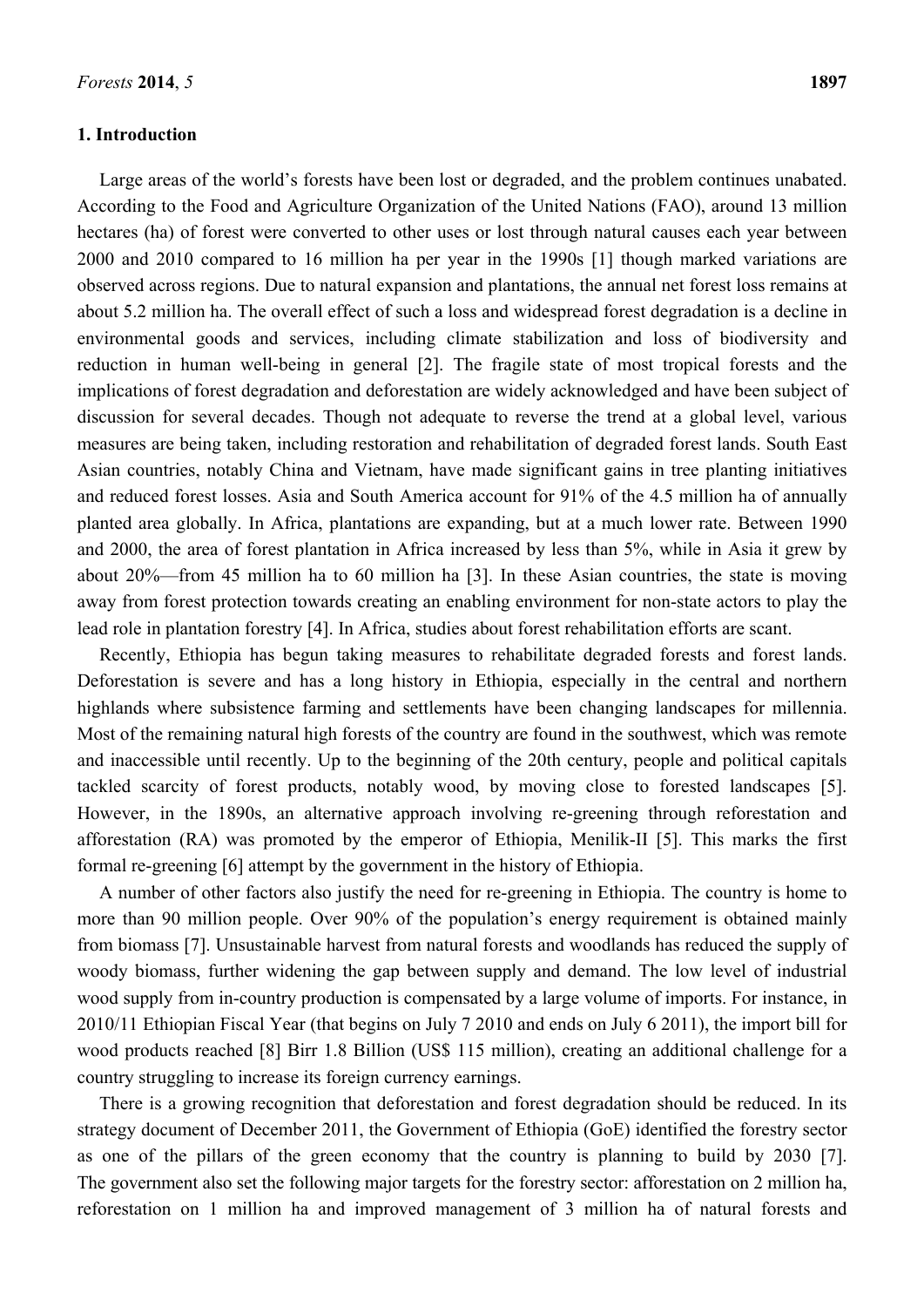woodlands. Through proper management of 5 million ha of forests and woodlands, Ethiopia hopes to achieve 50% of its total domestic greenhouse gas (GHG) emissions abatement potential by 2030 [7]. To this end, the country is engaged in various re-greening undertakings, and plans to scale-up good practices. However, little is known about the effectiveness and sustainability of these re-greening practices. The objective of this paper is to explore the different re-greening practices in the Ethiopian forestry sector in order to capture experiences and distill lessons for governing forest restoration [9]. A review of literature and official reports, as well as discussions with key informants and experts, constituted the major means of generating information used in the study. Although most of re-greening practices covered in the paper do not satisfy the definition of forest restoration, the lessons may guide and improve actual and future programs devoted to assist the recovery of native ecosystems in Ethiopia and elsewhere. While much remains unknown about how these re-greening practices could be modified to enhance restoration objectives, this paper proposes options to make forest systems more sustainable.

## **2. Drivers, Agents and Objectives of Re-Greening Practices**

In Ethiopia, demand for wood is increasing owing to population and economic growth. However, domestic supply continues to decline due to deforestation and low level of investment in plantation forests. Consequently, the gap between supply and demand is expanding. This has been perceived for many years and led to government-initiated re-greening efforts by the end of the 19th century. The principal drivers are: the rising demand and dwindling supplies of forest products; and increased recognition by policy makers of the importance of expanding forest cover to increase the supply of forest products, conserve biodiversity and reduce the decline in forest-based ecosystem services.

Though one would expect the state to be the lead agent in re-greening, it is mainly non-state actors, notably non-governmental organizations (NGOs), and farming households that are playing the major role in Ethiopia. The state influences the actions of these agents through its institutions and legal framework. In some cases, the state's policies are supportive of re-greening undertakings, while in other cases they are obstructive, e.g., rules constraining transportation of wood products from selected indigenous trees. Re-greening practices driven by NGOs and bilateral and United Nations (UN) agencies primarily emphasize environmental rehabilitation, while farmers undertake re-greening activities largely for economic gains with little, if any, focus on ecological objectives.

Why do non-state actors emphasize environmental objectives in their re-greening projects? The extent and severity of land degradation in Ethiopia is unprecedented. Major land-cover changes resulting from improper practices are taking place on the rugged topography that characterizes most of the Ethiopian highlands, which have accelerated land degradation and soil erosion. This has left vast areas severely degraded, while the loss of fertile topsoil, estimated at 1 billion cubic meters  $(m^3)$  per year, significantly reduces agricultural productivity and continues to threaten food security at household and national levels [10]. An earlier estimate by FAO [10] put the degraded area on the highlands at 27 million ha, of which 14 million ha are very seriously eroded and 2 million ha of the seriously eroded lands have reached a point of no return. This large-scale land degradation and its impact on agricultural productivity are believed to have contributed to the catastrophic famines that hit Ethiopia following droughts in the 1970s and 1980s. Consequently, UN agencies, notably the World Food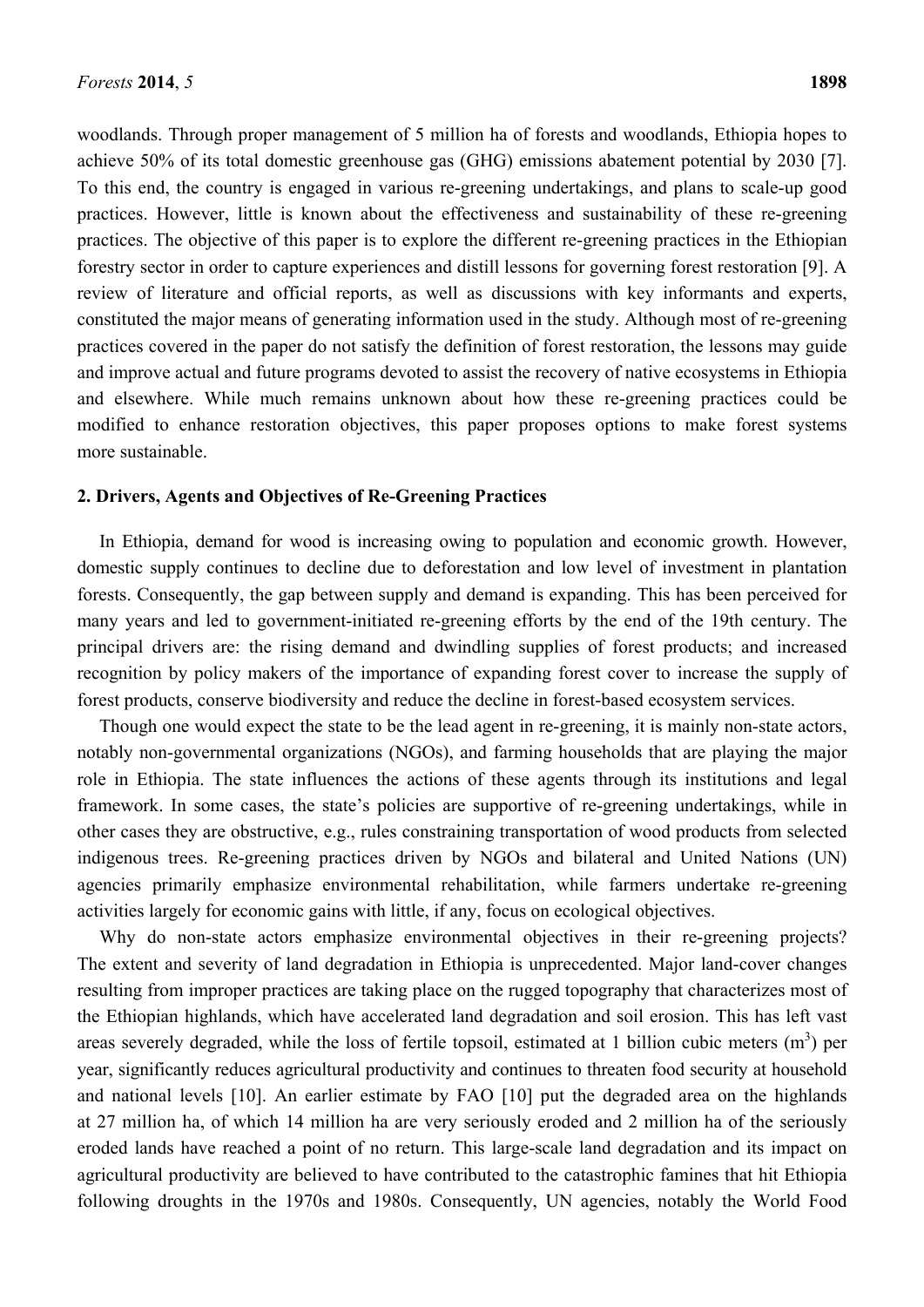Programme (WFP), alongside environmental NGOs, led initiatives for soil and water conservation as well as for forest land rehabilitation. Some of these rehabilitation projects later became national programs run by the government with financial assistance from donors. An example is the MERET Project (Managing Environmental Resources to Enable Transitions to More Sustainable Livelihoods Project), a national land rehabilitation program of the government supported by WFP. This also set the stage for a national Sustainable Land Management Program led by the Ministry of Agriculture and supported by a coalition of donors.

## **3. Major Types of Re-Greening Practices**

Though re-greening practices in Ethiopia are diverse, this paper grouped them into two broad categories: area exclosure and afforestation/reforestation. Area exclosure is the dominant type of re-greening practice promoted by NGOs, as well as by multilateral and bilateral donors, on degraded lands whereas afforestation/reforestation includes small-scale and industrial plantations. Recently, the government has also begun promoting area exclosure activities across the country. These activities seek primarily to rehabilitate degraded forest land and its biodiversity, and ensure a continued supply of forest products and services. On the other hand, afforestation/reforestation activities through small-scale plantations are re-greening practices initiated and run by farmers themselves. Small-scale plantations mainly on degraded lands have become important particularly since the mid-1990s, while industrial plantations are still project-based state initiatives. The government continues to encourage industrial and peri-urban plantations to meet national industrial, construction and fuel wood demands.

### **4. Attributes, Challenges and Achievements of the Major Re-Greening Practices**

### *4.1. Area Exclosures*

Area exclosure is one of the most widespread forms of re-greening in Ethiopia today. It involves protecting areas mainly through social fencing from any form of cultivation, cutting trees and shrubs, or grazing by livestock. This is meant to allow regeneration and foster natural ecological succession for the rehabilitation of deforested areas or degraded forests. Two types of area exclosure management are observed. The first one involves no additional management activities other than protecting enclosed areas against livestock and human interference. Ecological succession will occur from buried or dispersed seeds. The second type, which is the most common, involves planting of seedlings (exotic or indigenous species), aerial seeding and construction of soil water conservation structures to speed up succession through the modification of microclimatic and soil conditions. Besides producing wood for subsistence and markets, planted trees create an environment conducive for nursing some indigenous tree species. As a result, diverse woody and non-woody plant species re-emerge, landscape greenness increases, soil erosion declines, sediment deposition downstream declines and water infiltration and stream discharge increase [11–15]. As the exclosure age increases, the density of woody species rises and canopy cover expands, suppressing herbaceous plants. Farmers find this discouraging since it significantly reduces the volume and quality of livestock feed harvested from area enclosures.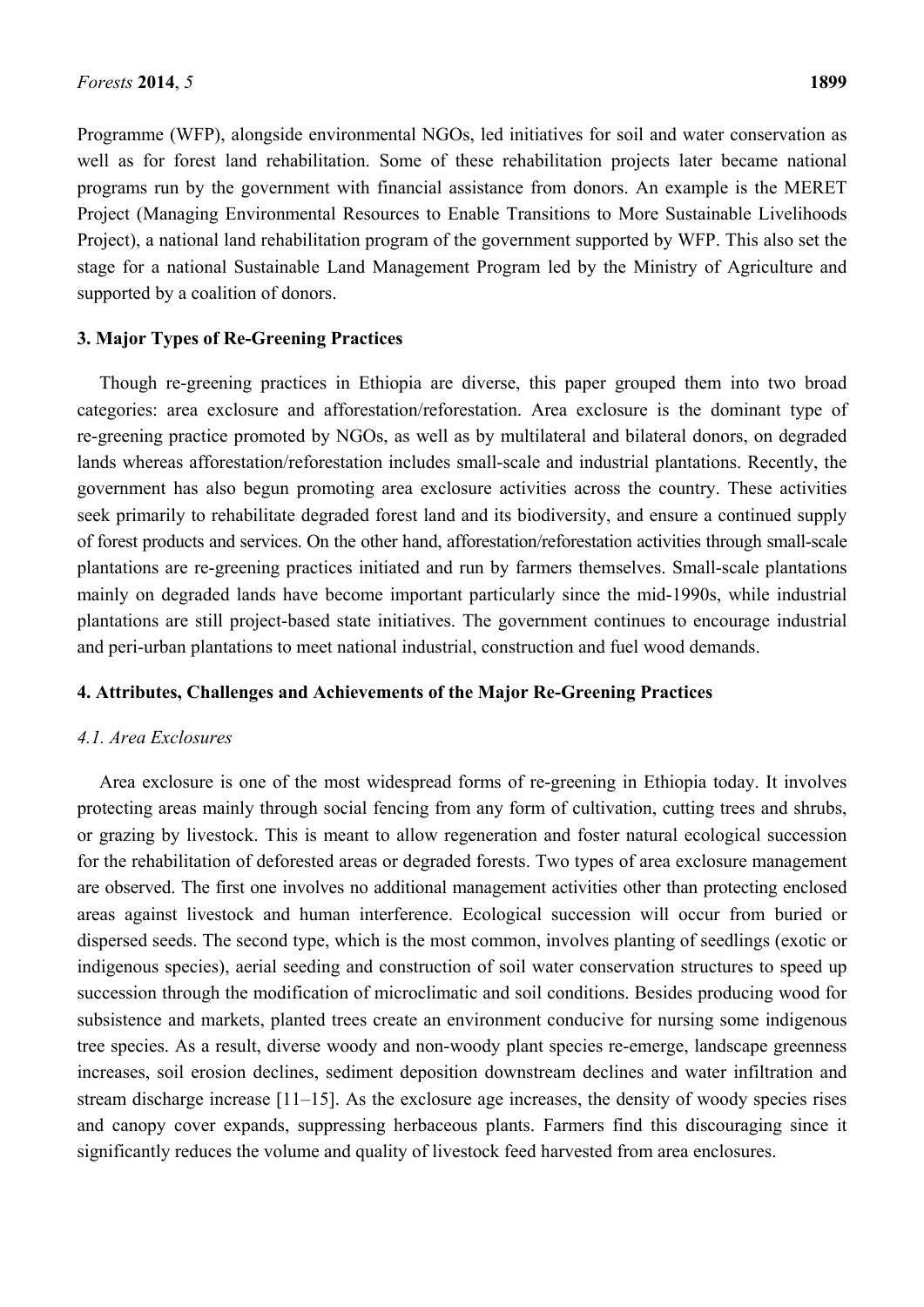Re-greening through area exclosure is employed in a wide range of forest ecosystems—from dry forests and woodlands to the sub-humid Afromontane forests. In 1996, there were only about 143,000 ha of exclosure in Ethiopia [16]. However, in Tigray regional state alone the area under area exclosure reached 895,220 ha in 2011 [17]. Regional states are rapidly increasing areas put under exclosures, and by the end of 2013, exclosures covered 1.54 million ha in Tigray [18] and 1.55 m ha in Amhara [19].

### *4.2. Governance of Area Exclosures*

Most area exclosures were not initiated either by the state or by communities, but were rather driven mainly by aid agencies and NGOs. At the beginning, there was little or no involvement of communities in defining the objectives and the course of the process. Prominent actors in this regard have been the WFP, the German aid agency GIZ (*Deutsche Gesellschaft fuer Internationale* Z*usammenarbeit*) and, more recently, NGOs associated with the ruling party like the Relief and Emergency Society of Tigray and the Organization for the Rehabilitation and Development of Amhara.

The soil and water conservation works associated with most area exclosure initiatives require huge labor investment, and need support to cover at least part of this cost. If not, these large-scale re-greening attempts are not feasible [16]. Over the last three years, the government has begun mobilizing communities to secure free labour during the dry season to undertake massive soil and water conservation work in their respective watersheds, and to plant rehabilitated areas and open spots in the watersheds with tree seedlings. Official reports indicate that annually large areas of land are rehabilitated and planted with hundreds of millions of seedlings. The value of farmers' labour in rehabilitating degraded lands and planting them with tree seedlings during the dry season of 2013/14 Ethiopian Fiscal Year, was estimated by the Ministry of Agriculture to be Birr 10 billion  $(\sim 0.5 \text{ billion USD})$ .

The management of area exclosures remains largely top-down. During the socialist *Derge* regime (1974–1991) government agencies made decisions, and communities were simply informed and expected to collaborate. Although the approach has changed slightly since 1991, proposals for area exclosures still come usually from government agencies or NGOs, and communities are consulted with the expectation they will agree to such proposals. Sites are supposed to be selected jointly, by involving communities, but development agents (DAs) of the District Office of Agriculture together with *kebelle* (the lowest administrative unit in Ethiopia) administrators reportedly dominate the process. Consulting with farmers implies convincing them to implement the development programs planned by the government in federal or regional capitals [20,21]. This is partly because government sets targets (e.g., areas under area exclosure) that the district and *kebelle* administrators have to meet. Thus, local authorities tend to push farmers to participate in such initiatives and to fulfill quotas imposed centrally upon them. Under certain circumstances, local authorities use strategies to ensure that households participate in these undertakings. Some use their administrative power on those who fail to participate to reduce their benefits from government support programs or to limit their access to credit and agricultural inputs [22]. This undoubtedly affects the outcome and sustainability of area exclosures.

Some exclosures are protected by guards paid by contributions made by communities managing area exclosures [22]. In addition, check points are established along roads to discourage transportation of wood from exclosures. Communities are allowed to use grass through cut and carry, and to harvest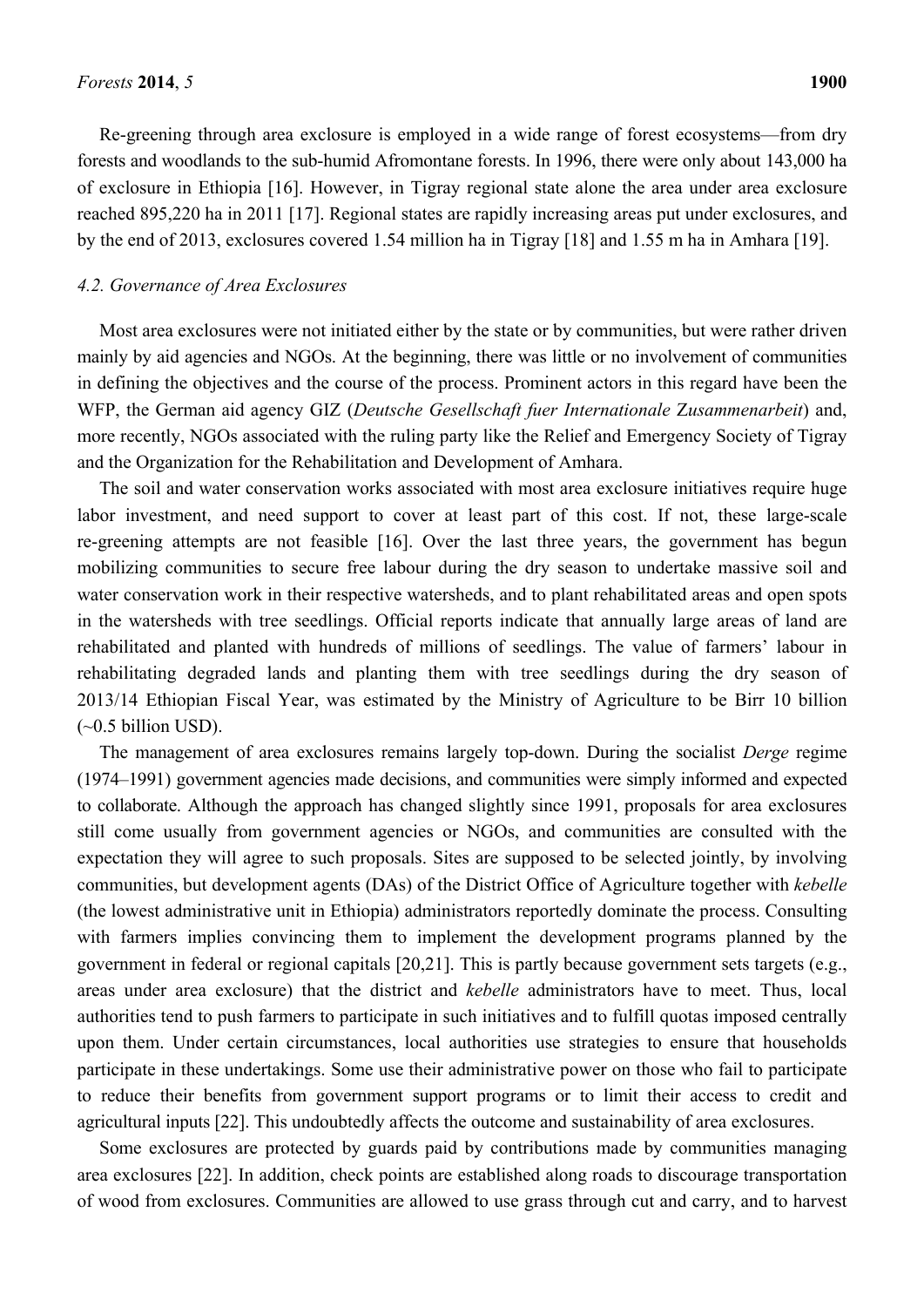honey from bee hives placed inside area exclosures. Nearly all area exclosures lack management plans, and little work has been done to find out options to improve management of exclosures to speed up their re-greening process and also their economic returns. Hence, one would expect limited annual growth and low yield levels. Also, systematic studies are lacking to determine whether current incentives alone would outweigh the cost of establishing and managing exclosures and meet the expectations of communities involved.

Some believe that allowing communities to use exclosures will simply destroy them, and rehabilitating the environment needs to be seen as separate from people [22]. This does not seem to be the view of regional states [23]. For instance, in Tigray some 63,000 ha of hillside areas under exclosure have been taken from the community and allocated to landless youth to manage and use [18]. This, however, has been identified as a possible disincentive for engaging communities in area exclosure activities in the future. On the other hand, the Amhara Regional Bureau of Agriculture reported having transferred the management and ownership rights of 27,800 ha of state-owned plantation forests on degraded lands to the communities that were involved in their establishment and protection [19].

Based on experiences in area exclosure management, the following points are suggested to enhance the effectiveness of practices:

- i. Policy makers and practitioners need to move from a purely environmental orientation towards also ensuring socio-economic benefits, since unmet community expectations are likely to be major challenges for sustaining area exclosures [24,25]. In some areas, communities complain that closing off area exclosures for many years is affecting their livelihoods negatively [22].
- ii. All exclosures need to have negotiated and clearly defined objectives, as well as agreed-upon management plans. Currently, neither communities nor the government agencies know for how long the areas will remain closed, how they will be managed for better economic and ecological outcomes, and what indicators should be used to measure socio-economic and environmental gains.
- iii. Devolving responsibilities to lower levels of community organizations are likely to result in better area exclosure management. Area exclosures are managed at various levels of community organization, ranging from individuals, to village, *kebelle* or district levels. These different levels vary in their degree of effectiveness to facilitate collective action. Gebremedhin *et al.* [24] reported that collective action was stronger and socio-economic benefits greater, among smaller groups such as villages than among higher-level ones such as districts. Consequently, most communities prefer to divide communal lands into smaller individual plots for better management, including tree planting [25,26]. This indicates that cooperation for re-greening practices is likely to be more effective among small groups as the members tend to be more homogenous.
- iv. The management and user rights aspects of area exclosures need to be defined better and formal agreements made between government agencies and communities regarding their respective rights and responsibilities. Increased conflicts are reported between members of communities regarding access to and use of area exclosures and in recognizing and protecting their boundaries [17]. Recently, some regional states began allocating area exclosures to landless youth. This is likely to cause disappointment among communities that established and managed these area exclosures. This will also discourage communities from participating in such re-greening practices in the future.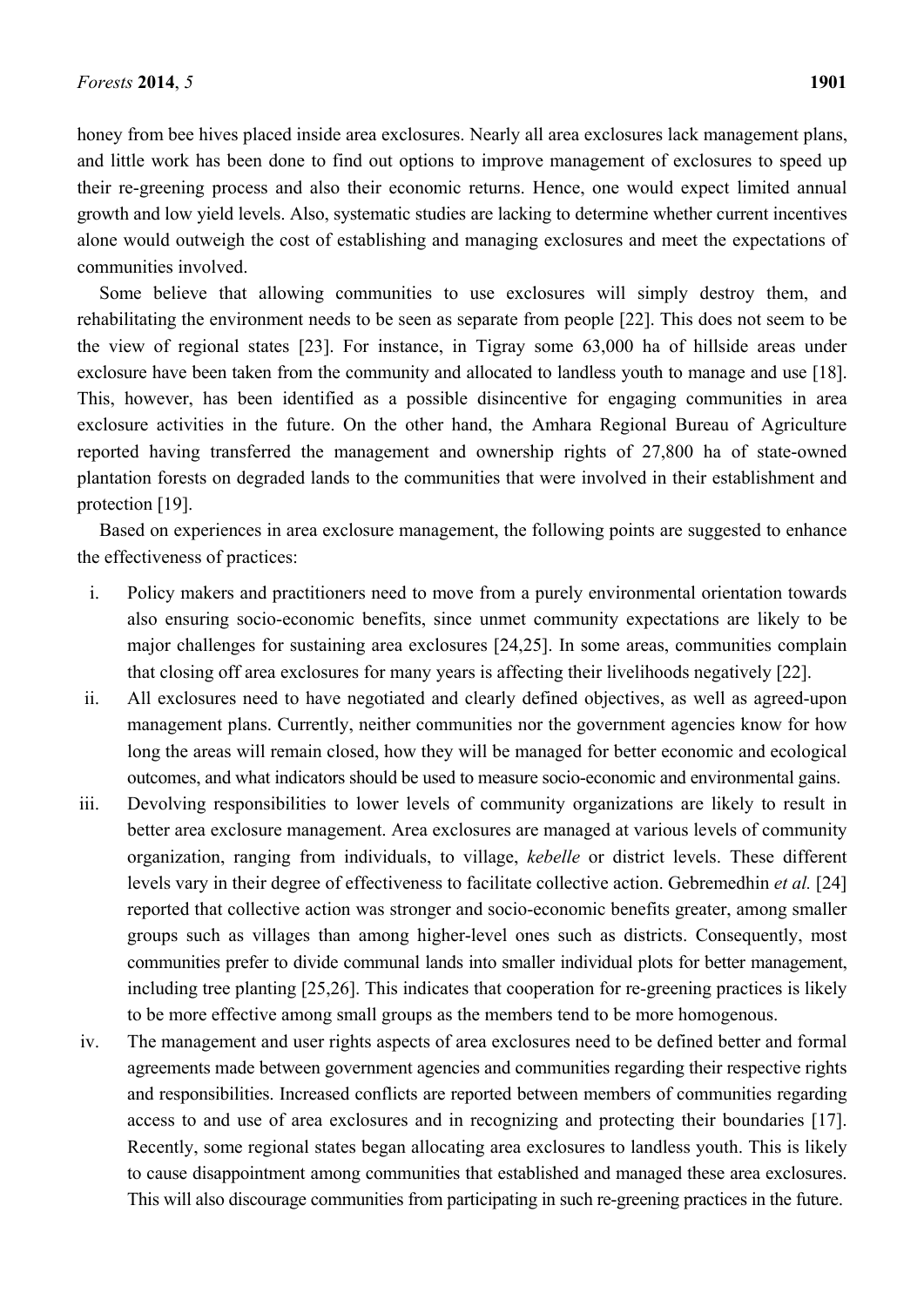v. Dependency on external support needs to be reduced. The activities of external organizations assisting the establishment and management of area exclosures may, under certain circumstances, reduce local effort to engage in re-greening activities as communities may expect external support to initiate and sustain collective actions in establishing and managing area exclosures.

## *4.3. Afforestation and Reforestation*

The total area of plantation forests in Ethiopia is estimated at 972,000 ha (Table 1). Afforestation/reforestation (AR) practices are meant primarily to increase the supply of wood products in the country. These practices comprise mainly three forms: industrial plantation, peri-urban energy forestry and small-scale plantations (Table 1). The former two are mainly government-driven, while the third is undertaken principally by farming households.

**Table 1.** Area under Plantation Forests (ha) in Four Major Regional States of Ethiopia (Source: [27]).

| <b>Regional State</b> | <b>Industrial</b>  | <b>Non-industrial Small-scale</b> | Peri-urban                | <b>Total</b> |
|-----------------------|--------------------|-----------------------------------|---------------------------|--------------|
|                       | <b>Plantations</b> | <b>Private Plantations</b>        | <b>Energy Plantations</b> |              |
| Oromia                | 78,800             | 27,800                            | 26,700                    | 133,300      |
| Amhara                | 44,600             | 639,400                           |                           | 684,000      |
| Southern Nations,     |                    |                                   |                           |              |
| Nationalities and     | 27,300             | 64,000                            |                           | 91,300       |
| Peoples               |                    |                                   |                           |              |
| Tigray                | 39,700             | 23,700                            |                           | 63,400       |
| Total                 | 190,400            | 754,900                           | 26,700                    | 972,000      |

Major industrial plantations are found in south-central and south-western regions, while peri-urban plantations were established around major cities such as Addis Ababa, Adama, Dessie, Gondar and Bahir Dar, with support obtained from the United Nations Development Programme (UNDP), the Swedish International Development Agency (Sida) and the World Bank. In some cases, industrial plantations were established on degraded forest lands bordering remnant natural forests such as Munessa Shashamane and Belete Gera forests. These plantations had dual objectives of providing round industrial wood and reducing pressure on natural forests.

Small-scale plantations have expanded, especially since the 1970s when the number of farming households planting trees began increasing significantly [25,26]. These plantations cover an estimated area of 754,900 ha (Table 1), making the rural landscape greener than it was some decades ago. They supply the largest volume of wood products used in the construction sector (such as poles and posts) and a significant portion of the biomass fuel consumed in the country. Small-scale plantations are established for two purposes: to satisfy household demands for wood and to generate additional household income from sales. For instance, in the Arsi highlands of central Ethiopia, wood from *Eucalyptus* grown by smallholder farmers contributes to 92% of the poles, 74% of the timber, 85% of the firewood, 40% of the charcoal, 83% of the posts and 91% of the farm implements used by a rural household. It also accounted for 74% of firewood, 100% of poles, 100% of posts and 21% of charcoal coming to Huruta town on market days from surrounding rural areas [28]. Income from *Eucalyptus*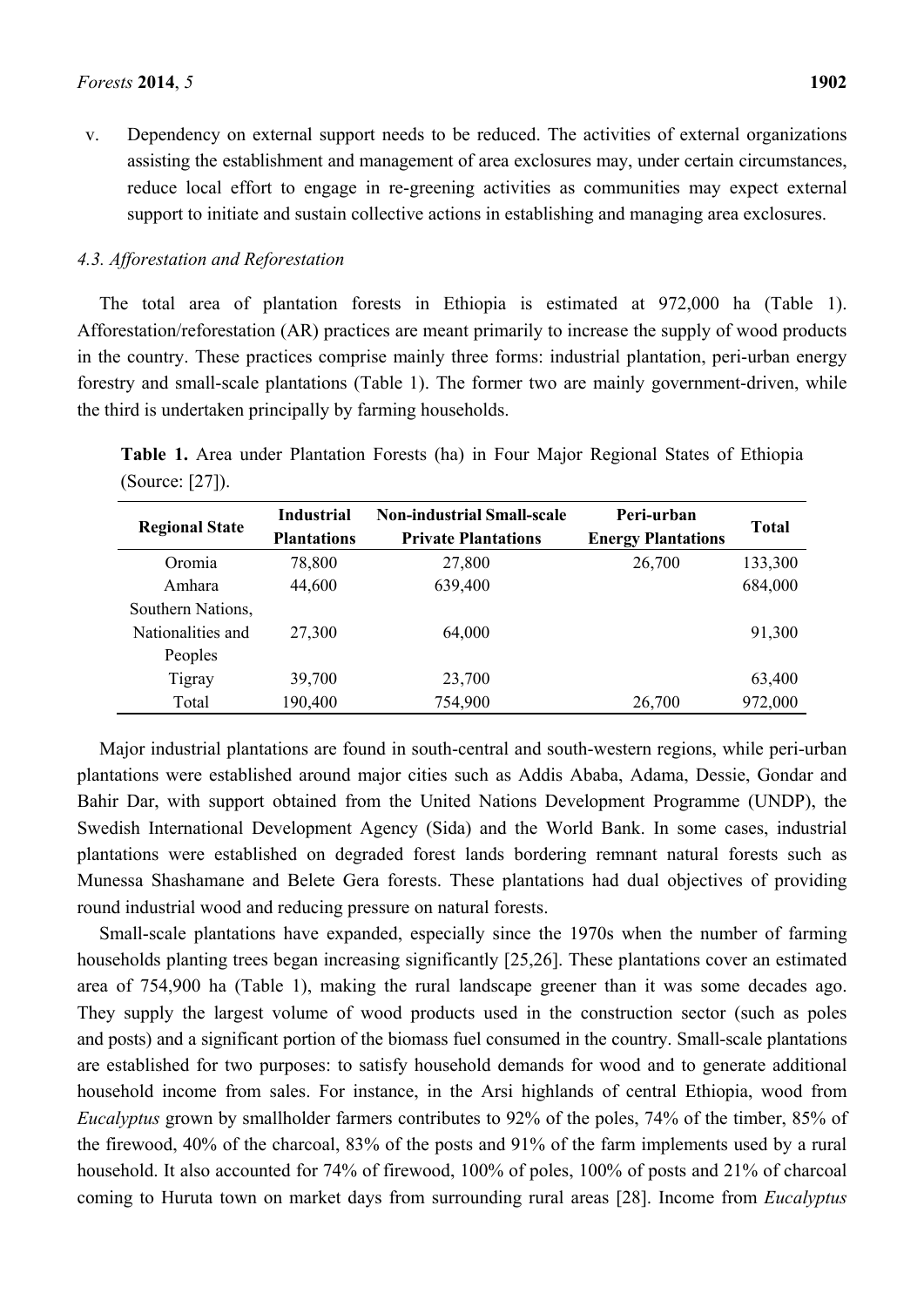sales contributes on average up to 25% of total household annual cash income [28–30], and for poor households up to 72% of the total annual cash income [28], which is the largest non-agricultural source of household income [31,32]. In some areas, high rate of return from plantations compared to other farm enterprises [26,31] is leading to the conversion of croplands and grazing fields to *Eucalyptus* woodlots [33]. Also, having a woodlot of *Eucalyptus*, bamboo and other tree species accords a household head good societal respect, better self-esteem and pride. For instance, among the Gurage community in southern Ethiopia having a *Eucalyptus* woodlot bestows a considerable reputation and social value to the owner, and this reputation grows as the size of the woodlot increases [34]. According to Gemechu [35], some farmers are also inspired to have woodlots by observing others who planted it, and to secure societal respect besides economic returns.

A limited number of species from four genera (*Eucalyptus, Cuppressus, Pinus* and *Acacia*) account for the majority of plantation forests in Ethiopia. *Eucalyptus*, in particular, covers more than 90% of the total planted forest area in Ethiopia [27]. Typical biological attributes that attract farmers to *Eucalyptus* include fast growth, coppicing ability, ease of management (such as non-palatability to cattle), established market demand for its wood, its ability to grow well even on degraded landscapes and its better growth performance than most indigenous tree species on degraded lands [31]. Moreover, farmers with limited farm sizes plant *Eucalyptus* in high density—up to 40,000 stems per hectare [28,33]—and yet stands show relatively good growth performance. *Eucalyptus* is also the first exotic tree species to be formally introduced to Ethiopia [5]. Since its introduction in the 1890s, its area coverage has expanded from about 5000 ha [36] to 894,240 ha in 2011 [27]. Close to 60 different species of the genus are reported to have been introduced to Ethiopia, but *E. globulus* and *E. camaldulensis* are the most widespread of all.

The dominance of exotic species in plantation development is also related to legal constraints. Policies to manage natural forests are mainly conservation-oriented. Thus, local communities are not allowed to use wood from natural forests for commercial purposes. They can use non-timber forest products (NTFPs) only. Harvesting and transporting of woods from some indigenous trees, including high-value indigenous timber tree species such as *Cordia africana*, are prohibited. Proponents of this restriction argue that in the absence of guidelines or a certification scheme to help distinguish between timber harvested from natural forests and that produced from trees on-farm, lifting restrictions would simply aggravate deforestation of natural forests. On the other hand, having indigenous species in plantations remains a disadvantage as farmers are prevented from harvesting and selling native timber. This is the case even though farmers have the knowledge to raise seedlings, plant and tend them, and that the economic value of these species in the long term could outweigh that of exotics. Ownership of indigenous trees outside forests, such as those on communal grazing lands, is also vaguely defined. Such policies discourage farmers from growing native timber species on their farm lands, and force them to continue planting mainly exotic species.

In contrast, recent changes in legal frameworks are having strong positive effects on re-greening. Prominent among these legal instruments is the Rural Land Administration Proclamation that improved tenure security among farming households through agricultural land registration and certification. As tenure insecurity was among the major deterrents for tree planting in the past [37], land certification improved the sense of tenure security, which in turn led to more tree planting [38–40]. Holden *et al.* [40], for instance, report a positive relationship between land certification and investment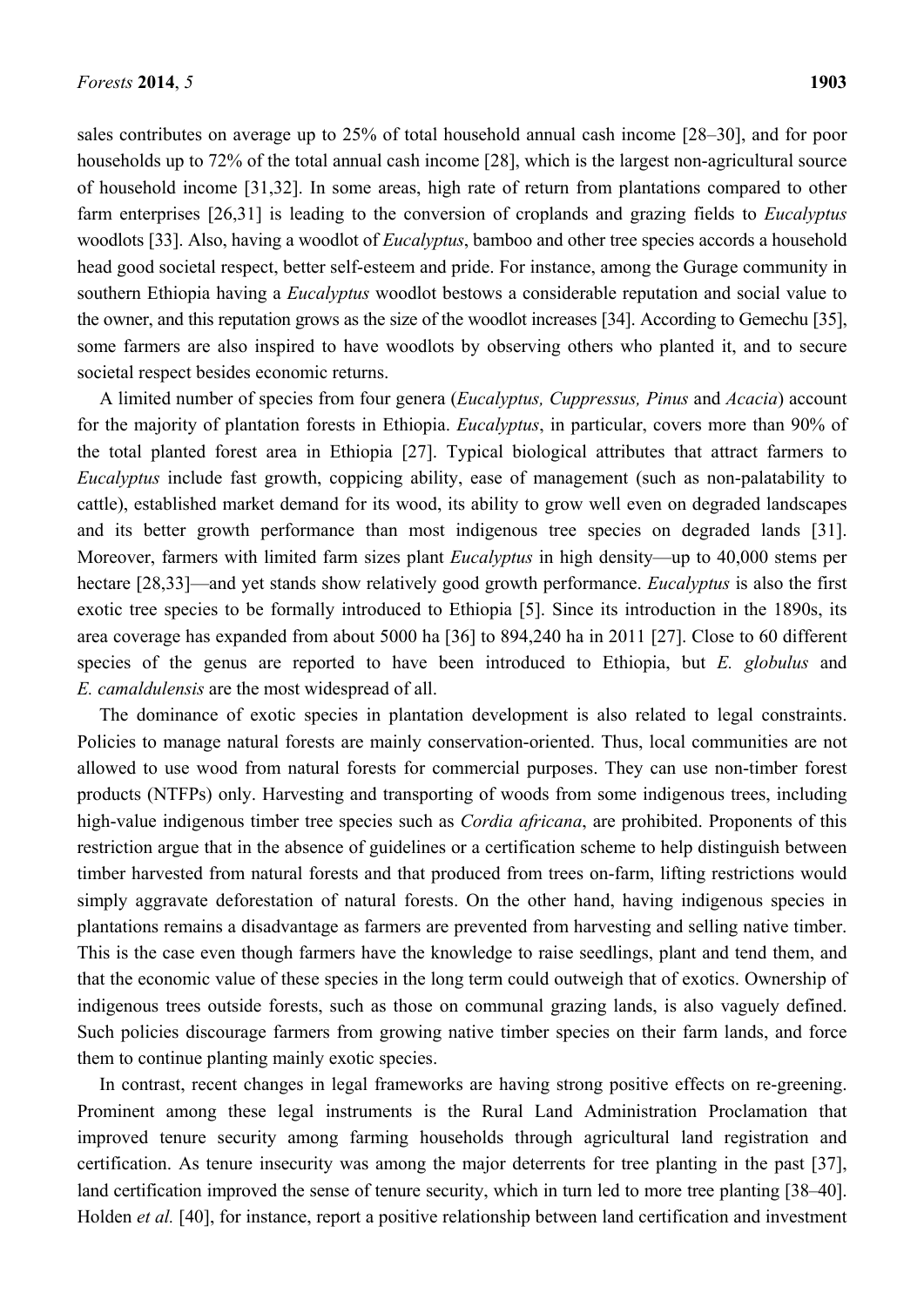in land management, including tree planting. Similarly, Gebreegziabher *et al.* [38] note that tenure security is one of the major factors that positively and significantly affects tree planting and the amount of trees planted by rural households in Ethiopia. The forest policy, issued in 2007, also encourages tree planting as it proposes tax incentives to farmers for planting trees. Fearing that plantations will expand and take over productive agricultural fields, some regional states discourage farmers from planting *Eucalyptus*. These measures are not popular with farmers, and researchers are challenging their rationale. Recently, however, emergence of insect pests affecting *Eucalyptus* seedlings [41] has raised the concern of authorities and farmers. Thus, the challenges associated with the expansion of mono species plantations need to be identified and addressed.

# **5. Conclusions and Implications**

## *5.1. Conclusions*

Assessment of the major re-greening practices and their performance in Ethiopia reveal the following:

- i. Ensuring that re-greening practices generate sufficient economic incentives for communities is key to their sustainability. If re-greening is only for environmental goals, it is less likely to encourage the participation of communities, especially the poor. Poor households can hardly afford to lose short-term economic gains for long-term environmental benefits unless they are properly compensated for that loss. When individuals are likely to generate direct and tangible benefits, they will be motivated to participate in re-greening initiatives, be it individually or collectively. Also, community participation needs to be inclusive and equitable.
- ii. Getting the policy environment right is crucial. The commitment of the Government of Ethiopia to rehabilitate degraded lands is indicated in recent documents such as the Climate-Resilient Green Economy Strategy, the Rural Land Administration Proclamation and the current five-year development plan. Policies like land certification are having a strong positive effect on re-greening practices. Better tenure security, clear user rights, and devolution of responsibilities to lower levels of organization (individual household or smaller community) help facilitate collective action for better re-greening initiatives in communal systems.
- iii. Market signals play important roles. Markets have been the major driving force behind the expansion of small-scale plantations across the highlands of Ethiopia. High return on investment in plantations is driving the conversions of even farm and grazing lands to woodlots in some areas in the central and western highlands. In some cases, however, markets—especially the labor market—may negatively influence plantations by increasing the opportunity cost of labor.
- iv. The role of non-state actors was important in re-greening Ethiopia. The non-state actors, notably NGOs, played a key role in initiating and supporting re-greening practices, notably area exclosures. NGOs also advocated for policy reforms. However, since they were hardly learning from each other, some contradictory messages were given to communities and policy makers (e.g., on harvesting wood from natural forests). This undermined their capacity to help policy makers make informed decisions.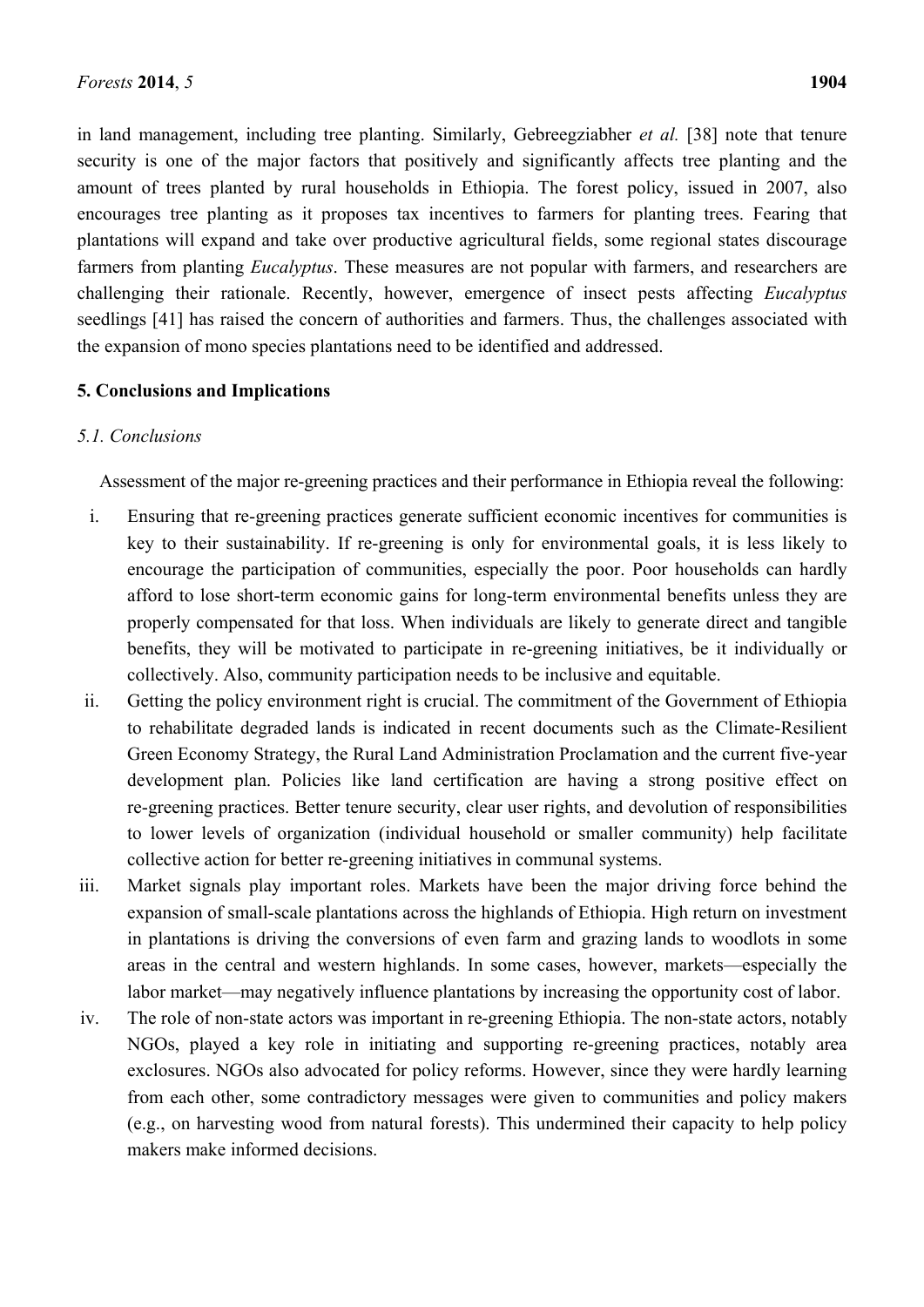# *5.2. Implications for Policy and Practice*

Based on the findings, the following measures are suggested to improve policy and practice to enhance the effectiveness of re-greening practices:

- i. Policy makers need to consider the likely impacts of allocating communally-managed area exclosures to individuals. Recently, some regional governments have started to allocate to landless youths area exclosures that have been rehabilitated and managed by local communities. This could erode the trust of the community in the government in terms of ownership arrangement of area exclosures, and may affect their willingness to be engaged in re-greening communally-owned but degraded forest lands in the future. Thus, we recommend closer examination of the impacts of such exercises.
- ii. The influence of the current policy and the prevailing market signals on re-greening practices and on the sustainability of impacts needs to be investigated further. Policies that encourage farmers to plant indigenous tree species and enable them to sell native woods from sustainably managed plantations or restored forests are needed, along with a mechanism of control so that such policies do not aggravate degradation and deforestation of natural forests.
- iii. More incentives should be put in place, especially in terms of access to land and credit, to encourage private sector engagement in re-greening practices. Value-added processing options to increase returns from re-greening practices need to be explored and supported.
- iv. Linking research to policy should be given special attention and knowledge needs to be translated into practice to enhance effectiveness, efficiency and equity aspects of re-greening practices.
- v. Re-greening practices in Ethiopia lack coordination, both technically and managerially. Capacity building on restoration research in general, and on nationally important re-greening practices in particular, is critically needed. This would enable measures to enhance economic returns to communities and help identify, test and promote options to better achieve restoration objectives. Studies so far are exploratory and simply describe current vegetation succession, and how to speed it up. Also clearly lacking are indicators of success, and key silvicultural practices for management plans. Such practices could guide operations to enhance succession of vegetation types, as well as ensure benefits to local people and the environment. Re-greening practices must provide optimum ecological and socio-economic benefits. Achieving these objectives by managing trade-offs requires concerted efforts of researchers, development practitioners and policy makers.

# **Acknowledgments**

The authors gratefully acknowledge the editors and reviewers for their comments and suggestions that helped improve the quality of the paper. We also thank CGIAR Forests Trees and Agroforestry research program for covering part of the costs associated with the work that led to this publication.

# **Author Contributions**

Both authors contributed equally in writing the paper and approved the accepted version.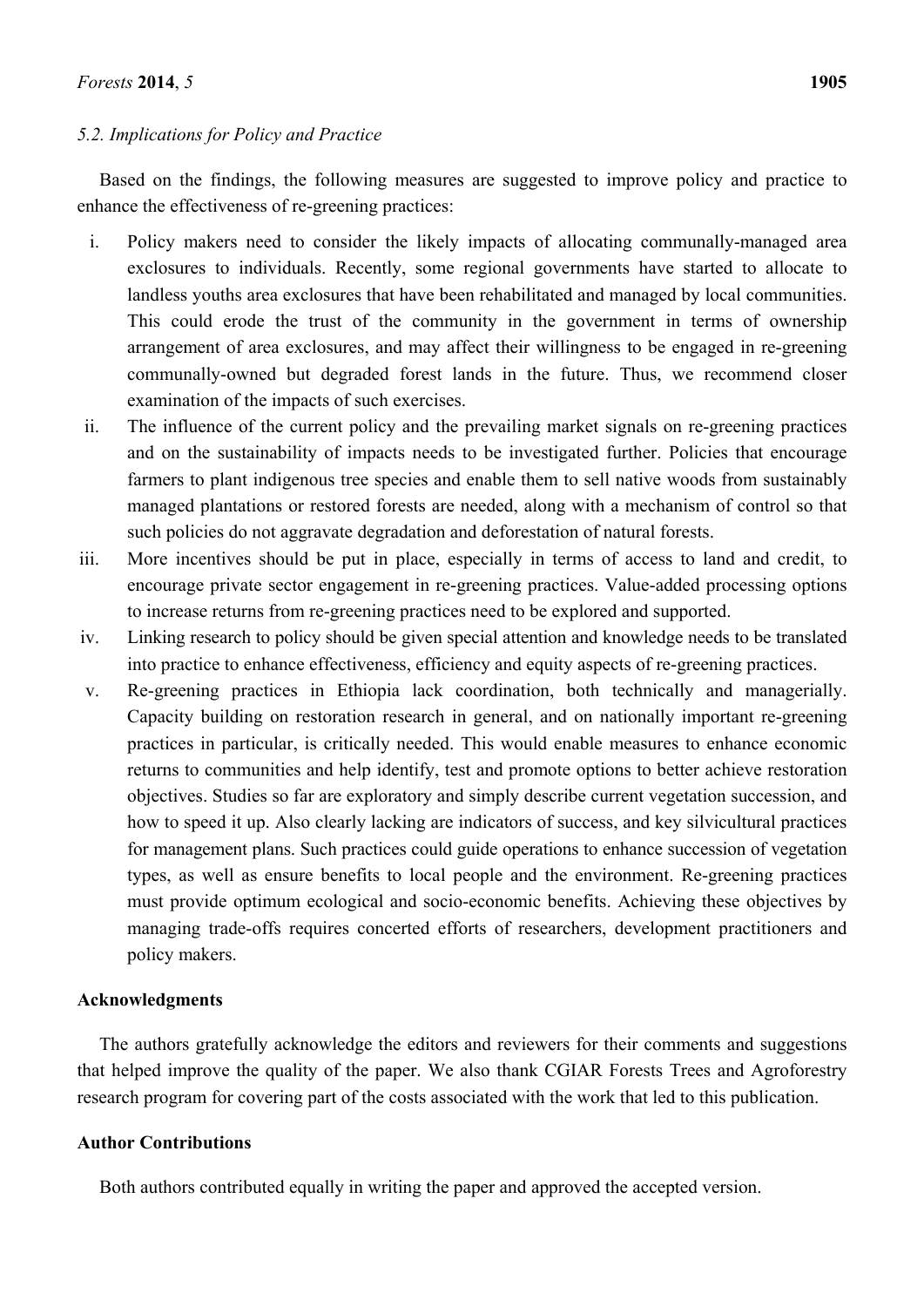# **Conflicts of Interest**

The authors declare no conflict of interest.

# **References and Notes**

- 1. FAO (Food and Agriculture Organization of the United Nations). The global forest resources assessment 2010 main report (FRA 2010). *For. Pap.* **2010**, *163*, 13–31.
- 2. Lamb, D.; Gilmour, D. *Rehabilitation and Restoration of Degraded Forests*; IUCN and WWF: Gland, Switzerland, 2013.
- 3. Food and Agriculture Organization of the United Nations (FAO). Forestry outlook study for Africa—Regional report: Opportunities and challenges towards 2020. *For. Pap.* **2003**, *141*, 1–39.
- 4. Nawir, A.A.; Kassa, H.; Sandewall, M.; Dore, D.; Campbell, B.; Ohlsson, B.; Bekele, M. Stimulating smallholder tree planting—Lessons from Africa and Asia*. Unasylva* **2007**, *58*, 53–59.
- 5. Bekele, M. Forest Property Rights, the Role of the State, and Institutional Exigency: The Ethiopian Experience. Ph.D. Thesis, Swedish University of Agricultural Sciences, Uppsala, Sweden, 2003.
- 6. Re-greening is used in this paper to encompass all forms of management practices and other measures intended to rehabilitate degraded forestlands or to develop new forests through afforestation and reforestation.
- 7. FDRE (Federal Democratic Republic of Ethiopia). *Ethiopia*'*s Climate-Resilient Green Economy Strategy*; Federal Democratic Republic of Ethiopia: Addis Ababa, Ethiopia, 2011; pp. 4–44.
- 8. Birr is the local currency in Ethiopia, and currently one Birr is exchanged for 0.051 USD.
- 9. Forest restoration describes activities to assist recovery of native ecosystems, and is defined by the Society of Ecological Restoration as a process of re-establishing the presumed structure, productivity and species diversity of the forest originally present at a site so as to closely match the ecological processes and functions of the restored forest to those of the original forest.
- 10. Food and Agricultural Organization of the United Nations (FAO). *Ethiopian Highland Reclamation Study* (*EHRS*); Final Report; FAO: Rome, Italy, 1984; pp. 1–154.
- 11. Desscheemaeker, K.; Nyssen, J.; Rossi, J.; Poesen, J.; Haile, M.; Raes, D.; Muys, B.; Moeyersons, J.; Deckers, S. Sediment deposition and pedogenesis in exclosures in Tigray Highlands, Ethiopia. *GEODERMA* **2006**, *132*, 291–314.
- 12. Yami, M.; Gebrehiwot, K.; Moe, S.; Mekuria, W. Impact of area enclosures on density, diversity, and population structure of woody species: The case of May Ba'ati-Douga Tembien, Tigray, Ethiopia. *Ethiop. J. Nat. Res.* **2006**, *8*, 99–121.
- 13. Yami, M.; Gebrehiwot, K.; Moe, S.; Mekuria, W. Impact of area enclosures on density and diversity of large wild mammals: The case of May Ba'ati, Douga Tembien district, Central Tigray, Ethiopia. *East Afr. J. Sci.* **2007**, *1*, 55–68.
- 14. Babulo, B.; Muys, B.; Nega, F.; Tollens, E.; Nyssen, J.; Deckers, J.; Mathijs, E. Household livelihood strategies and forest dependence in the highlands of Tigray, Northern Ethiopia. *Agric. Syst.* **2008**, *98*, 147–155.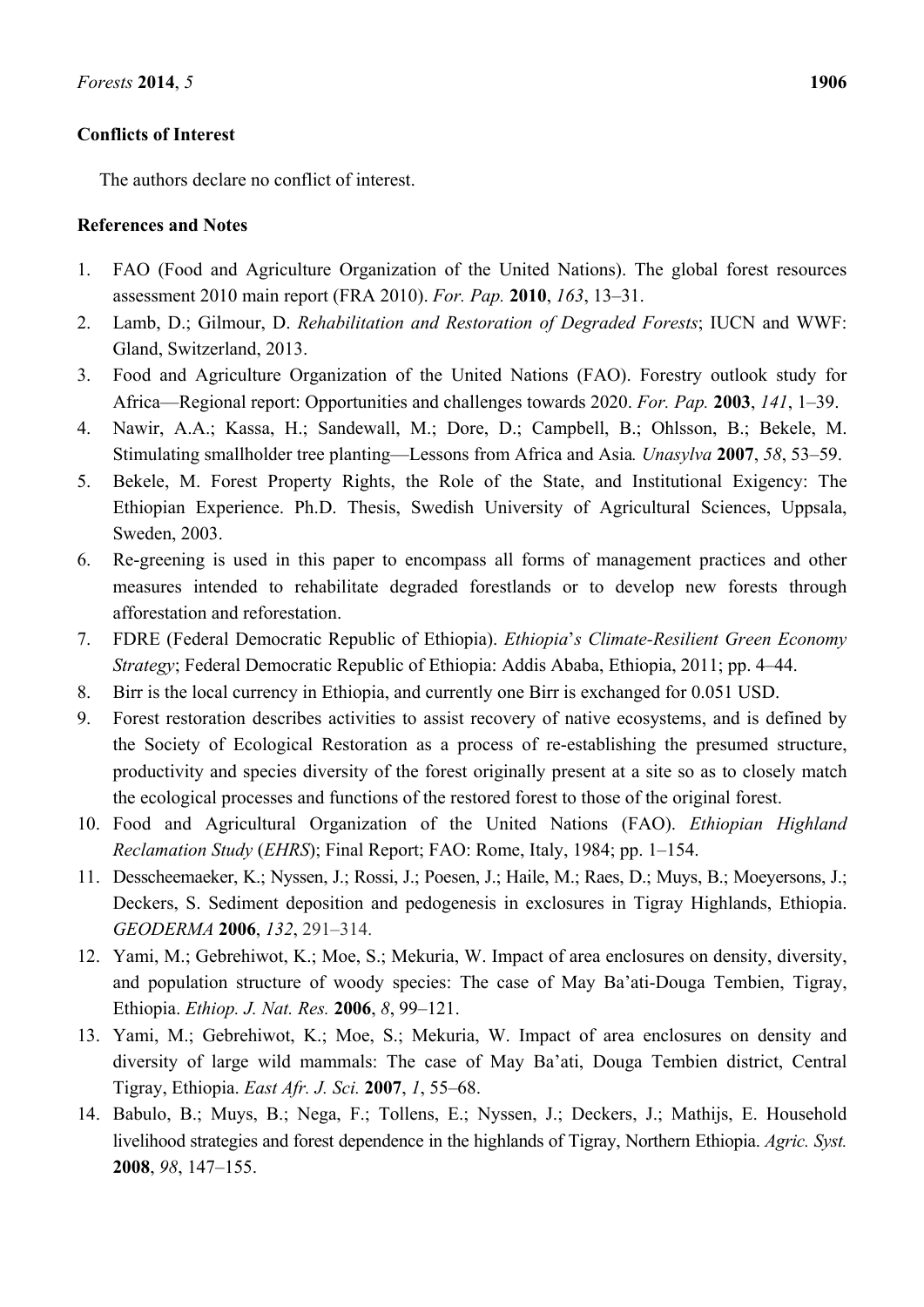- 15. Mekuria, W.; Veldkamp, E.; Tilahun, M.; Roland, O. Economic valuation of land restoration: The case of exclosures established on communal grazing lands in Tigray, Ethiopia. *Land Degrad. Dev.* **2011**, *22*, 334–344.
- 16. EFAP (Ethiopian Forestry Action Program). *Ethiopian Forestry Action Program*; EFAP: Addis Ababa, Ethiopia, 1993; pp. 10–25.
- 17. Yami, M.; Mekuria, W.; Hauser, M. The effectiveness of village bylaws in sustainable management of community-managed exclosures in Northern Ethiopia. *Sustain. Sci.* **2012**, *8*, 73–86. Available online: http://link.springer.com/article/10.1007/s11625-012-0176-2 (accessed on 5 April 2014).
- 18. Gebresilassie, M. Forest development endeavors in Tigray region: Opportunities, challenges and way forward. In Proceedings of the Workshop Organized by CIFOR Ethiopia Office, Addis Ababa, Ethiopia, 29 December 2013.
- 19. Bureau of Agriculture (BoA). *Forest Development and Utilization in Amhara National Regional State: Issues Requiring Attention*; Presented to a workshop organized by CIFOR Ethiopia Office, Addis Ababa, Ethiopia, 29 December 2013.
- 20. Segers, K.; Dessein, J.; Nyssen, J.; Haile, M.; Deckers, J. Developers and farmers intertwining interventions: The case of rainwater harvesting and food-for-work in Degua Temben, Tigray, Ethiopia. *Int. J. Agric. Sustain.* **2008**, *6*, 173–182. Available online: http://www.tandfonline. com/doi/abs/10.3763/ijas.2008.0366#.U6wq5v36jIU (accessed on 6 March 2014).
- 21. Segers, K.; Dessein, J.; Hagberg, S.; Develtere, P.; Haile, M.; Deckers, J. Be like bees—The politics of mobilizing farmers for development in Tigray, Ethiopia. *Afr. Aff.* **2009**, *108*, 91–109. Available online: http://afraf.oxfordjournals.org/content/108/430/91.short (accessed on 12 December 2013).
- 22. Gebremichael, Y.; Waters-Bayers, A. *Trees are Our Backbone: Integrated Environment and Local Development in Tigray Region of Ethiopia*; International Institute for Environment and Development (IIED): London, UK, 2007; pp. 1–24.
- 23. Regional state refers to constituent administrative structure of the Federal Democratic Republic of Ethiopia. The nine regional states, which have their own executive (government) and legislative authorities (parliament), have considerable decision-making power in budget allocations and management of natural resources including land and forest.
- 24. Gebremedhin, B.; Pender, J.; Tesfay, G. Community natural resource management: The case of woodlots in Northern Ethiopia. *Environ. Dev. Econ.* **2003**, *8*, 129–148. Available online: http://journals.cambridge.org/action/displayAbstract? (accessed on 2 November 2013).
- 25. Wisborg, P.; Shylendra, H.S.; Gebrehiwot, K.; Shanker, R.; Tilahun, Y.; Nagothu, U.S.; Tewoldeberhan, S.; Bose, P. Rehabilitation of common property resources through re-crafting of village institutions: A comparative study from Ethiopia and India. In Proceedings of the Eighth Biennial Conference of the International Association for the Study of Common Property (IASCP), Bloomington, Indiana, 31 May–4 June 2000; Centre for International Environment and Development Studies (Noragric), Agriculture University of Norway: Oslo, Norway, 2000.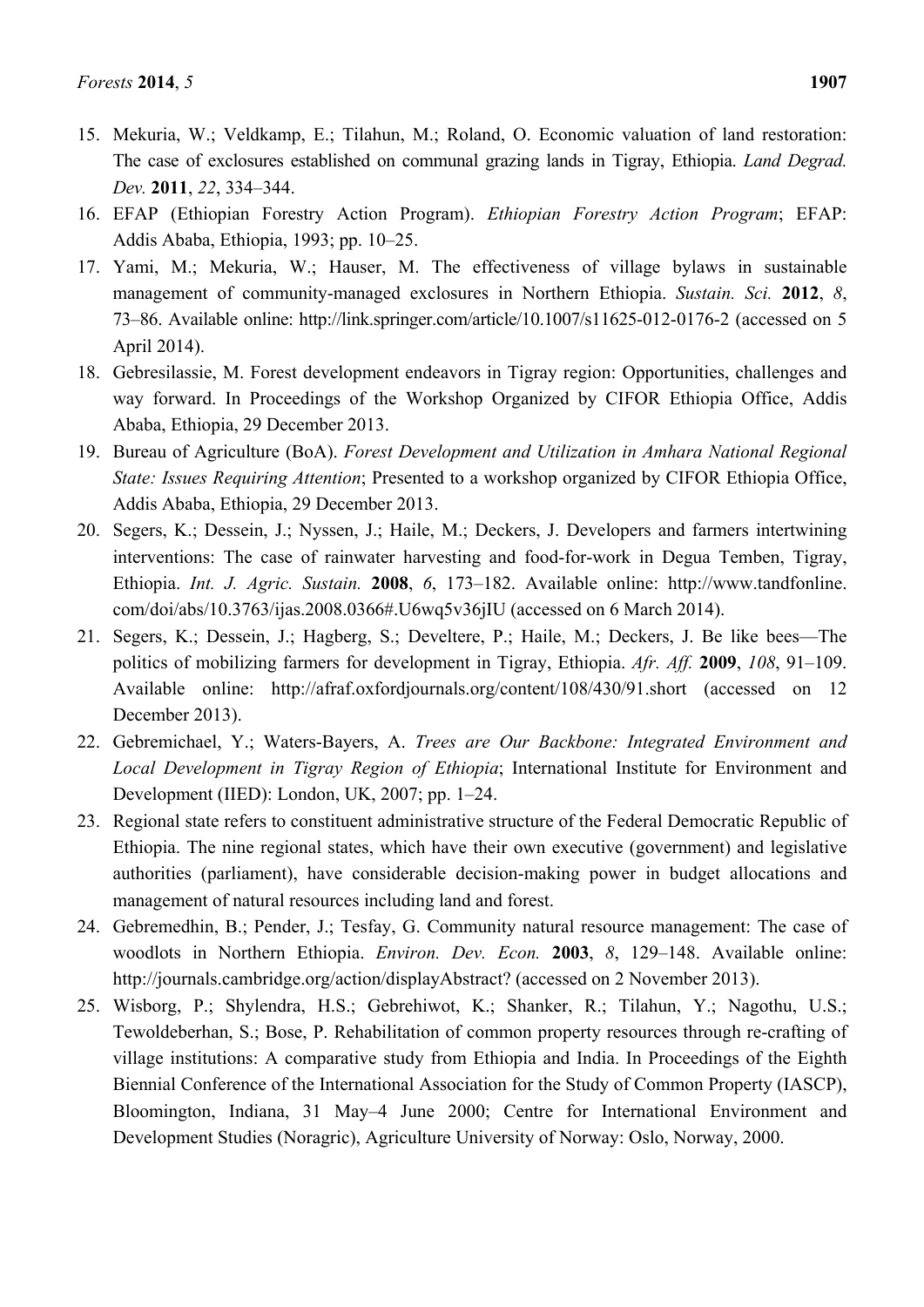- 26. Lemenih, M. Growing eucalypts by smallholder farmers in Ethiopia. In Proceedings of the Conference on Eucalyptus Species Management, History, Status and Trends in Ethiopia, Addis Ababa, Ethiopia, 15–17 September 2010; Gil, L., Tadesse, W., Tolosana, E., Lopez, R., Eds.; Ethiopian Institute of Agricultural Research (EIAR): Addis Ababa, Ethiopia, 2010; pp. 91–103.
- 27. Bekele, M. Forest plantations and woodlots in Ethiopia. *Afr. For. Forum Work. Pap. Ser.* **2011**, *1*, 1–51.
- 28. Mekonnen, Z.; Kassa, H.; Lemenih, M.; Campbell, B. The role and management of eucalyptus in Lode Hetosa district, Central Ethiopia. *For. Trees Livelihoods* **2007**, *17*, 309–323.
- 29. Tesfay, T. Problems and Prospects of Tree Growing by Smallholder Farmers. A Case Study in Feleghe-Hiwot locality, Eastern Tigray. Master's Thesis, Swedish University of Agricultural Sciences, Skinnskatteberg, Sweden, 1996.
- 30. Minda, T. Economics of Growing *Eucalyptus Globulus* on Farmers' Woodlots: The Case of Kutaber District, South Wollo, Ethiopia. Master's Thesis, Hawassa University, Wondo Genet College of Forestry, Awassa, Ethiopia, 2004.
- 31. Jagger, P.; Pender, J. The role of trees for sustainable management of less-favored lands: The case of *Eucalyptus* in Ethiopia. *For. Pol. Econ.* **2003**, *5*, 83–95. Available online: http://www. sciencedirect.com/science/article/pii/S1389934101000788 (accessed on 15 January 2014).
- 32. Turnbull, J.W. *Eucalyptus* plantations. *New For.* **1999**, *17*, 37–52.
- 33. Jenbere, D.; Lemenih, M.; Kassa, H. Expansion of *Eucalypt* farm forestry and its determinants in Arsi Negelle District, South Central Ethiopia. *Small-Scale For.* **2011**, *11*, 389–405. Available online: http://link.springer.com/article/10.1007/s11842-011-9191-x (accessed on 23 October 2013).
- 34. Achalu, N. Farm forestry decision making strategies of the Guraghe households, southern-central highlands of Ethiopia. Ph.D. Thesis, Institut fur Internationale Forst-Und Holzwirtschaft Technische Universitat, Dresden, Germany, 2004.
- 35. Gemechu, T. Expansion of *Eucalyptus* plantations by smallholder farmers amid natural forest depletion: Case study from Mulo District in Central Oromia, Wondo Genet College of Forestry and Natural Resources. In Proceedings of the Conference on Eucalyptus Species Management, History, Status and Trends in Ethiopia, Addis Ababa, Ethiopia, 15–17 September 2010; Gil, L., Tadesse, W., Tolosana, E., Lopez, R., Eds.; Ethiopian Institute of Agricultural Research (EIAR): Addis Ababa, Ethiopia; pp. 335–350.
- 36. Getahun, A. *Eucalyptus* farming in Ethiopia: The case for *Eucalyptus* woodlots in the Amhara Region. In Proceedings of the Conference on Eucalyptus Species Management, History, Status and Trends in Ethiopia, Addis Ababa, Ethiopia, 15–17 September 2010; Gil, L., Tadesse, W., Tolosana, E., Lopez, R., Eds.; Ethiopian Institute of Agricultural Research (EIAR): Addis Ababa, Ethiopia; pp. 206–221.
- 37. Kassa, H.; Bekele, M.; Campbell, B. Reading the landscape past: Explaining the lack of on-farm tree planting in Ethiopia. *Environ. Hist.* **2011**, *17*, 461–479.